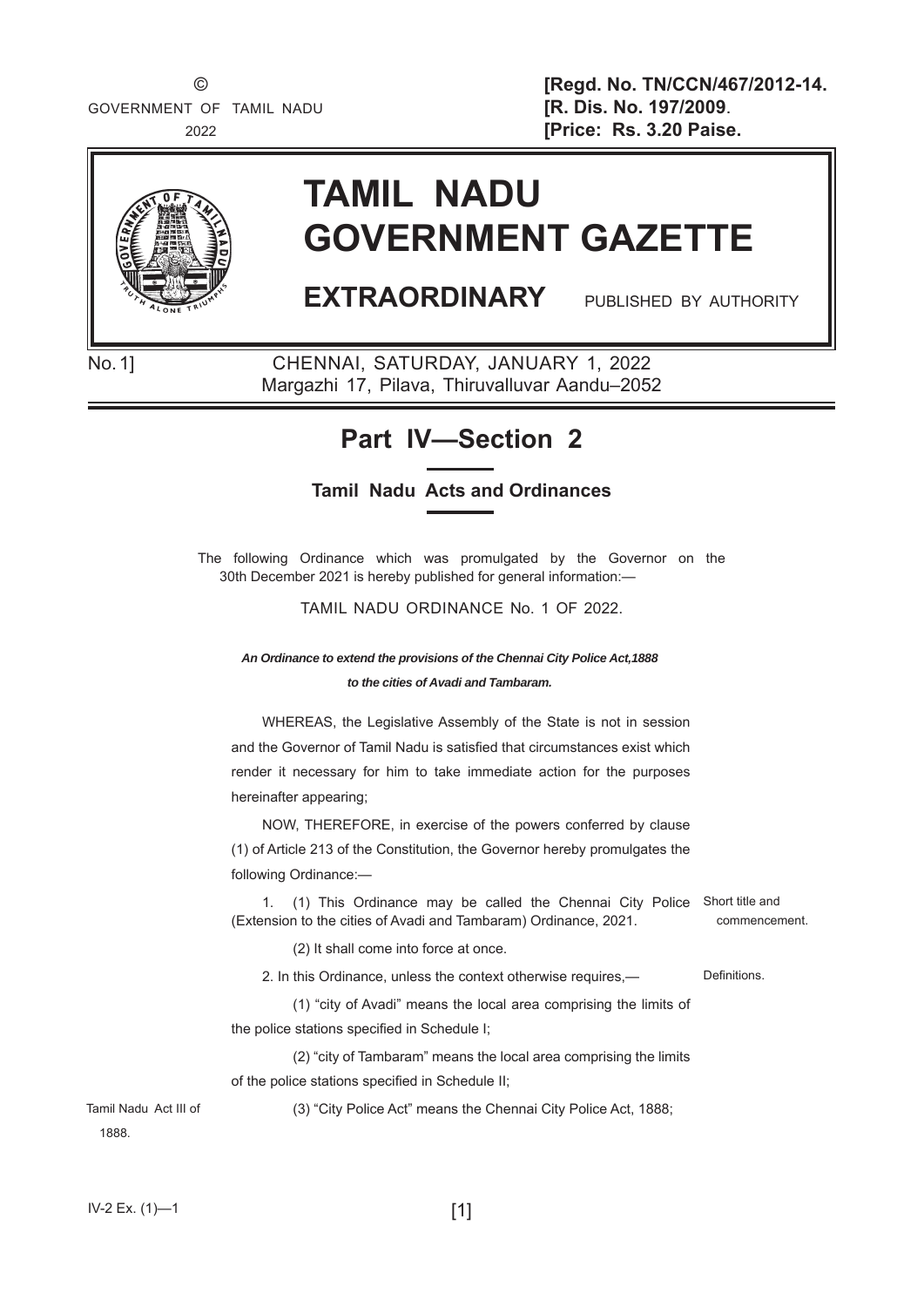(4) "date of publication of this Ordinance" means the date of

publication of the Chennai City Police (Extension to the cities of Avadi and

Tambaram) Ordinance, 2021 in the *Tamil Nadu Government Gazette*;

(5) "Government" means the Government of Tamil Nadu;

 (6) "law in force" includes any enactment, ordinance, regulation, order, by-law, rule, scheme or notification in force in the whole or in any part of the State or any instrument having the force of law in the whole or in any part of the State;

(7) "Schedule" means a Schedule appended to this Act;

(8) "State" means the State of Tamil Nadu.

3. (1) With effect on and from the date of publication of this Extension of Tamil Nadu Ordinance, the City Police Act as in force immediately before the date of publication of this Ordinance, shall stand extended to, and shall be in force, in the cities of Avadi and Tambaram.

 (2) In the City Police Act, as extended to the cities of Avadi and Tambaram,—

 (a) any reference to the city of Chennai (other than the reference in section 3) shall, by reason of this Ordinance, be construed as a reference to the city of Avadi or the city of Tambaram, as the case may be;

 (b) any reference to the Commissioner of Police for Chennai shall, by reason of this Ordinance, be construed as a reference to the Commissioner of Police for Avadi or the Commissioner of Police for Tambaram, as the case may be.

4. (1) Without prejudice to the provisions contained in section 7 of the City Police Act, the Government may, by notification, and subject to such conditions and limitation as may be specified therein, empower,-

 (a) the Commissioner of Police for Avadi or the Commissioner of Police for Tambaram, to exercise and perform in relation to the city of Avadi or the city of Tambaram, as the case may be, the powers and duties of an Executive Magistrate and of a District Magistrate under such of the provisions of the Code of Criminal Procedure, 1973 (hereinafter in this Central Act 2 of 1974. section referred to as the said Code) or of any other law in force relating to matters with respect to which the State Legislature has power to make laws for the State, as may be specified in the notification;

(b) any officer subordinate to the Commissioner of Police for Avadi or the Commissioner of Police for Tambaram (not being an officer below the rank of an Assistant Commissioner of Police) to exercise and perform in relation to the city of Avadi or the city of Tambaram, as the case may be, the powers and duties of an Executive Magistrate under such of the provisions of the said Code or of any other law in force relating to matters with respect to which the State Legislature has power to make laws for the State, as may be specified in the notification.

(2) Every officer subordinate to the Commissioner of Police for Avadi or the Commissioner of Police for Tambaram, shall, in the exercise and performance of any powers and duties, which he is empowered to exercise or perform functions under sub-section (1), be subject to the general control of the respective Commissioner of Police in the same manner and to the same extent as an Executive Magistrate appointed under section 20 of the said Code would be subject to the general control of the District Magistrate appointed under that section.

Act III of 1888.

Power of Government to authorize Commissioner of Police and certain other police officers in cities of Avadi and Tambaram to exercise powers of District Magistrates and Executive Magistrates under Code of Criminal Procedure, 1973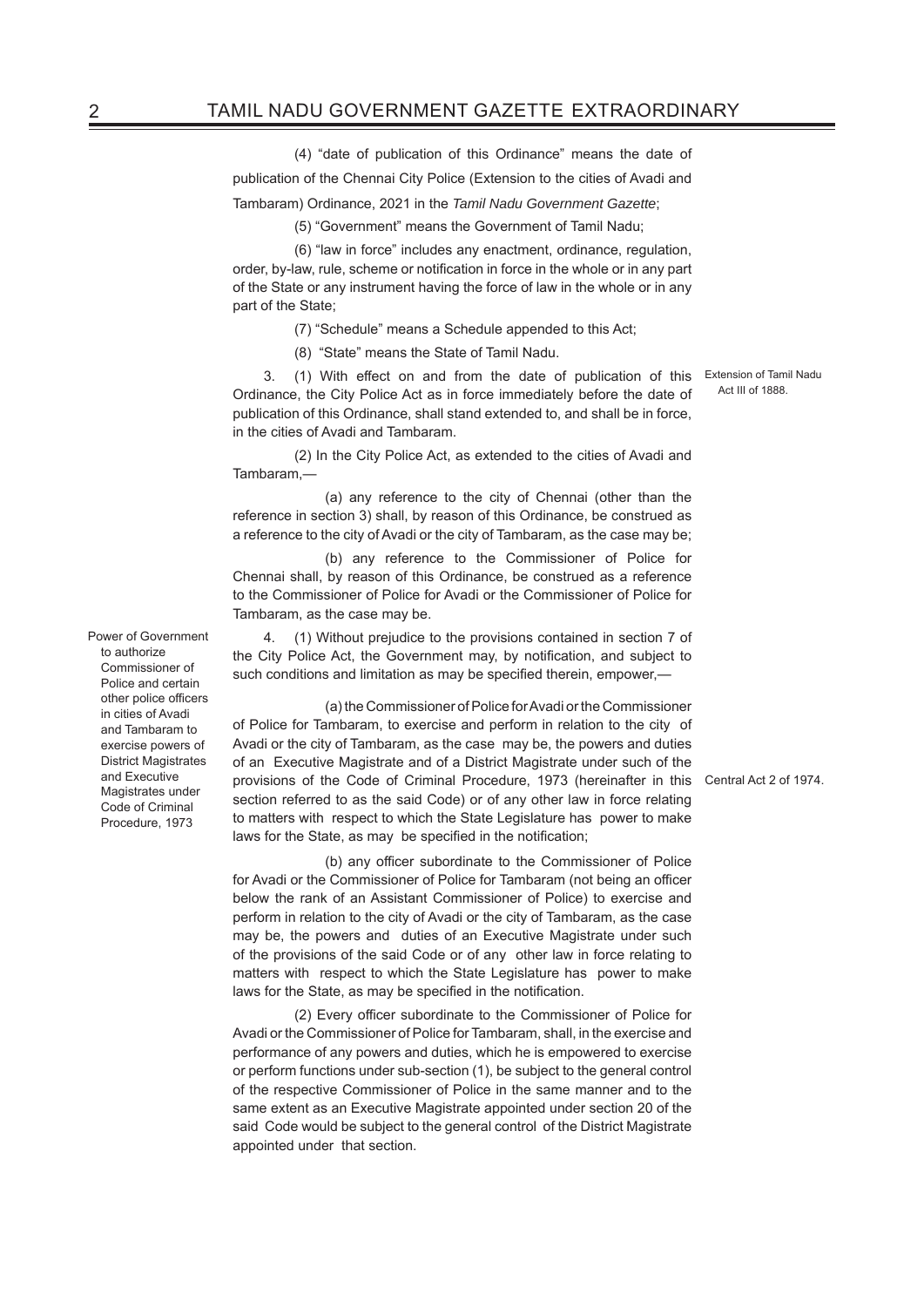(3) The Commissioner of Police for Avadi or the Commissioner of Police for Tambaram, or any officer subordinate to such Commissioner, shall not be subject, in the exercise and performance of any powers and duties which he is empowered to exercise and perform under sub-section (1), to the general control of the District Magistrate appointed under section 20 of the said Code.

5. (1) The police force functioning in the city of Avadi and in the city Police force functioning of Tambaram, immediately before the date of publication of this Ordinance (hereinafter in this section referred to as the existing police force) shall, on the date of publication of this Ordinance, be deemed to be the police force constituted for the city of Avadi or the city of Tambaram, as the case may be, under the City Police Act as extended, by this Ordinance and every member of the existing police force holding office immediately before the date of publication of this Ordinance shall be deemed to be appointed on such date of publication, as members of the police force for the city of Avadi or the city of Tambaram, as the case may be.

 (2) All proceedings (including proceedings by way of investigations) pending before any police officer of the existing police force immediately before the date of publication of this Ordinance, shall on the date of publication of this Ordinance, be deemed to be proceedings pending before him in his capacity as the holder of the office to which he is deemed to be appointed under sub-section (1) and shall be dealt with accordingly.

 (3) Where any power or function which may be exercised or discharged under any law by a District Magistrate or an Executive Magistrate immediately before the date of publication of this Ordinance has been conferred on the Commissioner of Police for Avadi or the Commissioner of Police for Tambaram or any other police officer by or under the City Police Act as extended, all proceedings in relation to, or arising from, the exercise of such power or the discharge of such function pending immediately before such conferment before the District Magistrate or Executive Magistrate, as the case may be, shall on the conferment of such power or function on the Commissioner of Police for Avadi or the Commissioner of Police for Tambaram or other police officer, stand transferred to the Commissioner of Police for Avadi or the Commissioner of Police for Tambaram, or other police officer, as the case may be, and the officer to whom such proceedings stand so transferred shall either proceed de novo or from the stage of such transfer.

6. (1) Notwithstanding anything contained in the City Police Act as Control of Director extended, the Commissioner of Police for Avadi and the Commissioner of Police for Tambaram shall, in exercise of their functions under the City Police Act as extended, be under the control and direction of the Director-General of Police for the State, subject to any rules that may be made under sub-section (2).

 (2) It shall be competent to the Government to make rules to limit and regulate the exercise of the powers of control and direction conferred on the Director-General of Police by sub-section (1) in respect of the Commissioner of Police for Avadi and the Commissioner of Police for Tambaram.

 (3) Nothing in this section shall apply in relation to the powers and functions which may be exercised or discharged by the Commissioner of Police for Avadi or the Commissioner of Police for Tambaram, as the case may be, under any law as a District Magistrate or an Executive Magistrate. General of Police over Commissioner of Police for Avadi and Tambaram.

in cities of Avadi and Tambaram immediately before date of publication of this Ordinance to be deemed to be police force constituted under City Police Act as extended.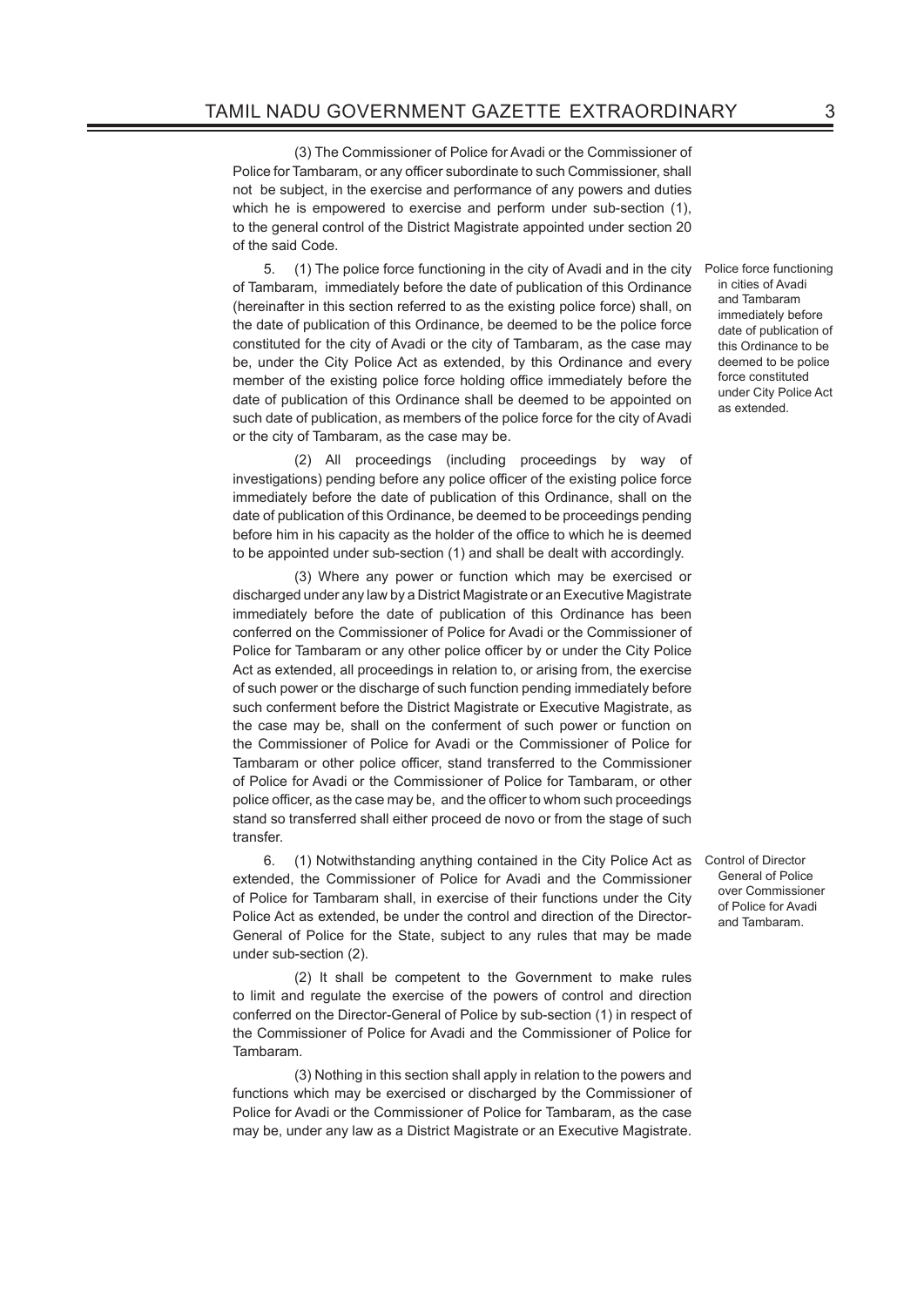Construction of reference to laws not in force in cities of Avadi and Tambaram.

Repeal of corresponding law.

Savings. 9. (1) The repeal by section 8 of any corresponding law shall not

affect-

 (a) the previous operation of any such law or anything done or duly suffered thereunder; or

 (b) any right, privilege, obligation or liability acquired, accrued or incurred under any such law; or

 (c) any penalty, forfeiture or punishment incurred in respect of any offence committed against any such law; or

 (d) any investigation, legal proceeding or remedy in respect of any such right, privilege, obligation, liability, penalty, forfeiture or punishment as aforesaid; and any such investigation, legal proceeding or remedy may be instituted, continued or enforced and any such penalty, forfeiture or punishment may be imposed as if the City Police Act had not been extended.

 (2) Subject to the provisions of sub-section (1), anything done or any action taken, including any appointment or delegation made, notification, order, instruction or direction issued, rule, regulation, form, bylaw or scheme framed, certificate, permit or licence granted or registration effected under such corresponding law, in relation to the cities of Avadi or Tambaram, shall be deemed to have been done or taken under the corresponding provisions of the City Police Act and shall continue in force accordingly, unless and until superseded by anything done or any action taken under the said City Police Act as extended.

10. Any reference by whatever form or words in any law in force to any authority competent on the date immediately preceding the date of publication of this Ordinance, to exercise any power or discharge any function in the cities of Avadi or Tambaram, shall, where a corresponding new authority has been constituted by or under the City Police Act as extended or under this Ordinance to the said cities, have effect as if it were a reference to that new authority.

7. (1) Any reference in the City Police Act as extended by this Ordinance to a law which is not in force in the cities of Avadi or Tambaram, on the date of publication of this Ordinance shall, in relation to those cities, be construed as a reference to the corresponding law, if any, in force in the said cities.

 (2) Any reference to the Tamil Nadu District Police Act, 1859 Central Act XXIV of in any law in force in the cities of Avadi and Tambaram shall, in relation to those cities, be construed, on and after the date of publication of this Ordinance, as reference to the City Police Act.

8. If, immediately before the date of publication of this Ordinance, there is any law in force in the cities of Avadi or Tambaram including the Tamil Nadu District Police Act, 1859 (hereinafter in this section referred to as the Central Act) and the provisions of the City Police Act specified in the Schedule to the Central Act and extended by way of notification under section 54-A of the Central Act corresponding to the City Police Act, such corresponding law shall, on the date of publication of this Ordinance, stand repealed in relation to the cities of Avadi or Tambaram, as the case may be, to the extent to which the corresponding law relates to matters with respect to which the State Legislature has power to make laws for the State.

1859.

Central Act XXIV of 1859.

Construction of reference to authorities where new authorities have been constituted.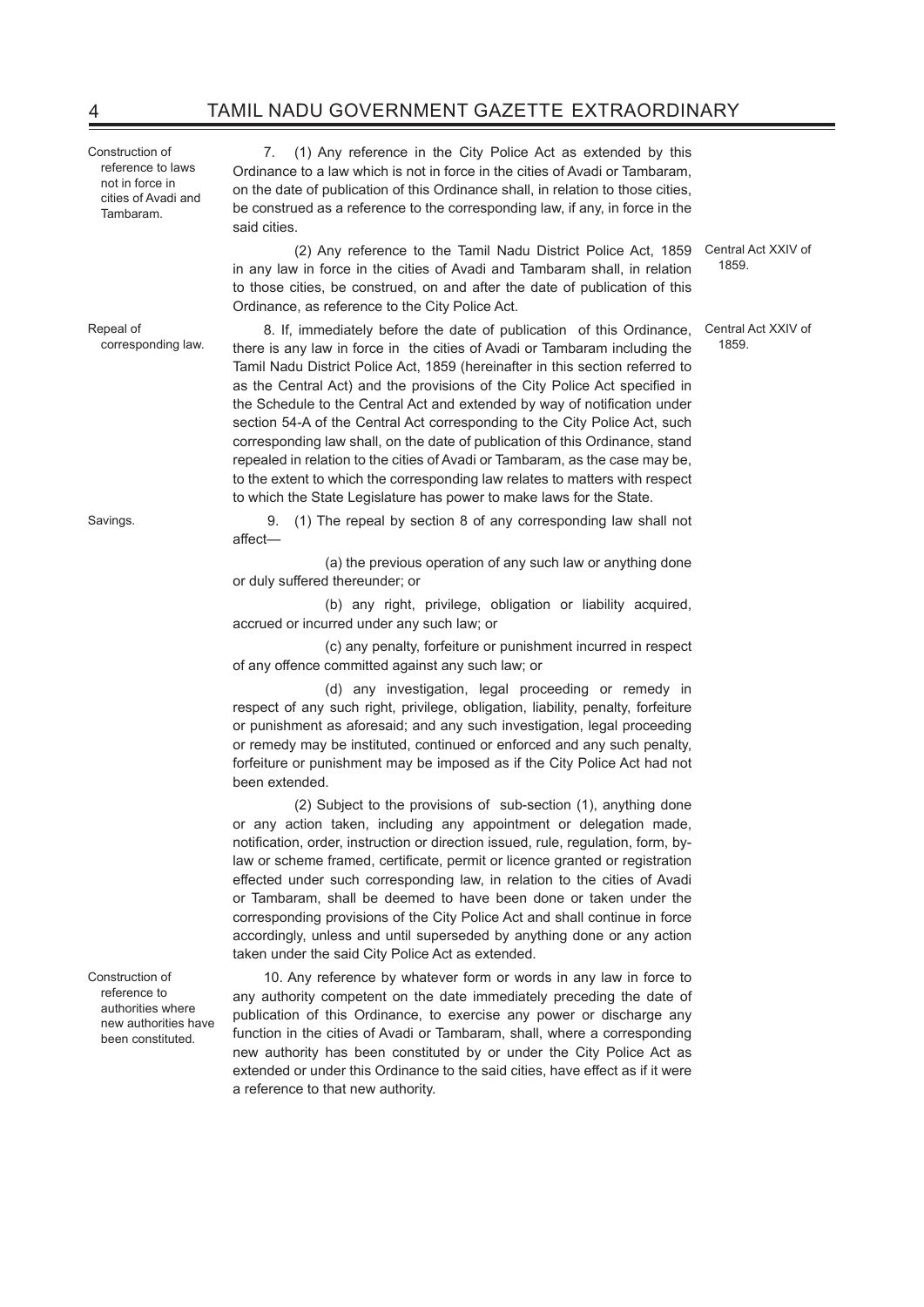## TAMIL NADU GOVERNMENT GAZETTE EXTRAORDINARY 5

11. For the purpose of facilitating the application, in the city of Avadi and in the city of Tambaram, of the City Police Act as extended, any court or other authority may construe the said Act with such alteration not affecting the substance as may be necessary or proper to adapt it to the matter before the court or other authority.

12. If any difficulty arises in giving effect to the provisions of the Power to remove City Police Act as extended by this Ordinance, to the cities of Avadi and Tambaram, the Government may, as occasion may require, by order, do anything which appear to them to be necessary for the purpose of removing the difficulty.

13. The Government may, by notification, amend the Schedules, so as Power to amend to include or exclude any police station.

14. (1) The Government may make rules for carrying out all or any of Power to make rules. the purposes of this Ordinance.

(2) All rules made or notification issued under this Ordinance shall be published in the *Tamil Nadu Government Gazette*, and unless they are expressed to come into force on a particular day, shall come into force on the day on which they are so published.

(3) Every rule made or notification or order issued under this Ordinance shall, as soon as possible after it is made or issued, be placed on the table of the Legislative Assembly, and if before the expiry of the session in which it is so placed or the next session, the Legislative Assembly agrees that the rule or notification or order should not be made or issued, the rule or notification or order shall thereafter have effect only in such modified form or be of no effect, as the case may be, so, however, that any such modification or annulment shall be without prejudice to the validity of anything previously done under that rule or notification or order.

Powers of courts and other authorities for purposes of facilitating application of City Police Act.

difficulties.

**Schedules**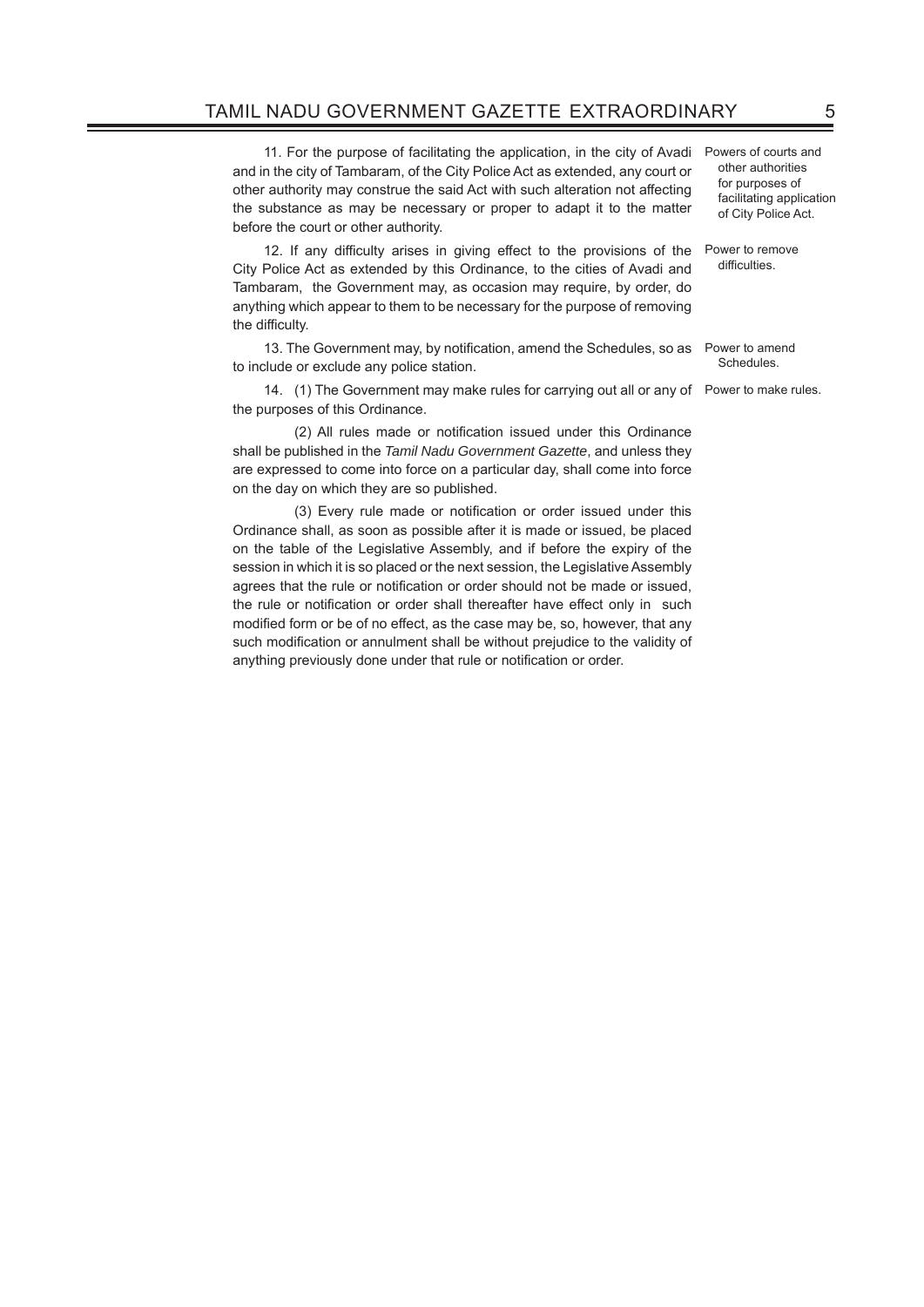## **SCHEDULE – I**

#### **City of Avadi**

[*See* section 2(1)]

| SI. No. | Police Stations.       |
|---------|------------------------|
| 1.      | Ambattur               |
| 2.      | <b>Ambattur Estate</b> |
| 3.      | Avadi                  |
| 4.      | Ennore                 |
| 5.      | Kattur                 |
| 6.      | Korattur               |
| 7.      | Manali                 |
| 8.      | Manali Pudunagar       |
| 9.      | Mangadu                |
| 10.     | Minjur                 |
| 11.     | M.M Colony             |
| 12.     | Muthapudhupet          |
| 13.     | Nazarethpet            |
| 14.     | Pattabiram             |
| 15      | Poonamalle             |
| 16.     | Redhills               |
| 17.     | Sathangadu             |
| 18.     | Sevvapet               |
| 19.     | Sholavaram             |
| 20.     | <b>SRMC</b>            |
| 21.     | <b>Tank Factory</b>    |
| 22.     | Thirumullaivoil        |
| 23.     | Thirunindravur         |
| 24.     | Thiruverkadu           |
| 25.     | Vellavedu              |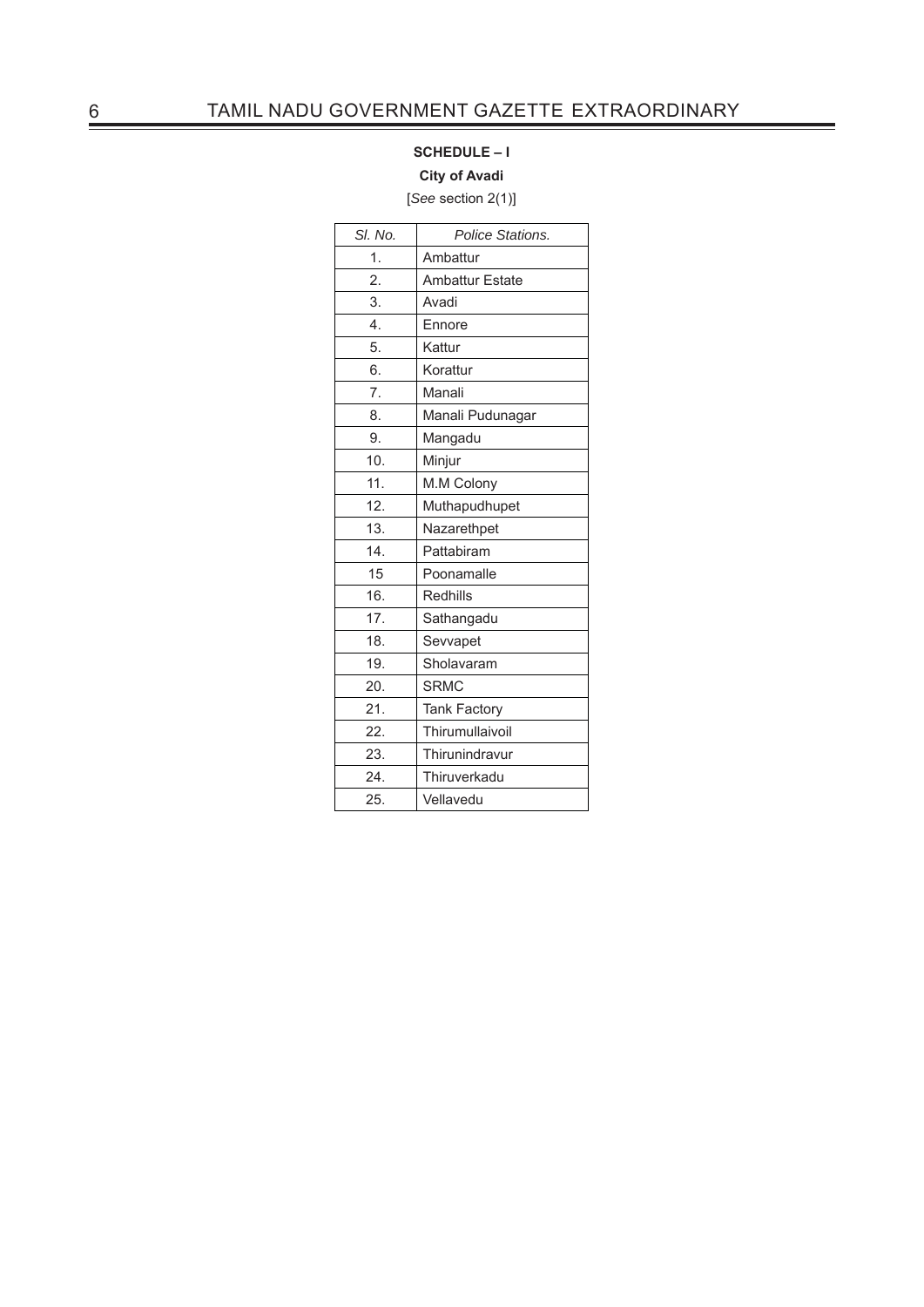#### **SCHEDULE – II**

**City of Tambaram**

[*See* section 2(2)]

| SI. No.        | Police Stations. |
|----------------|------------------|
| 1.             | Chrompet         |
| 2.             | Chitlapakkam     |
| 3.             | Guduvanchery     |
| 4.             | Kannagi Nagar    |
| 5.             | Kanathur         |
| 6.             | Kelambakkam      |
| 7 <sub>1</sub> | Kundrathur       |
| 8.             | Maraimalai Nagar |
| 9.             | Manimangalam     |
| 10.            | Otteri           |
| 11.            | Pallavaram       |
| 12.            | Pallikaranai     |
| 13.            | Peerkankaranai   |
| 14.            | Perumbakkam      |
| 15             | Selaiyur         |
| 16.            | Semmanchery      |
| 17.            | Shankar Nagar    |
| 18.            | Somangalam       |
| 19.            | Tambaram         |
| 20.            | Thazhambur       |

 R.N. RAVI, 30th December 2021. *Governor of Tamil Nadu.*